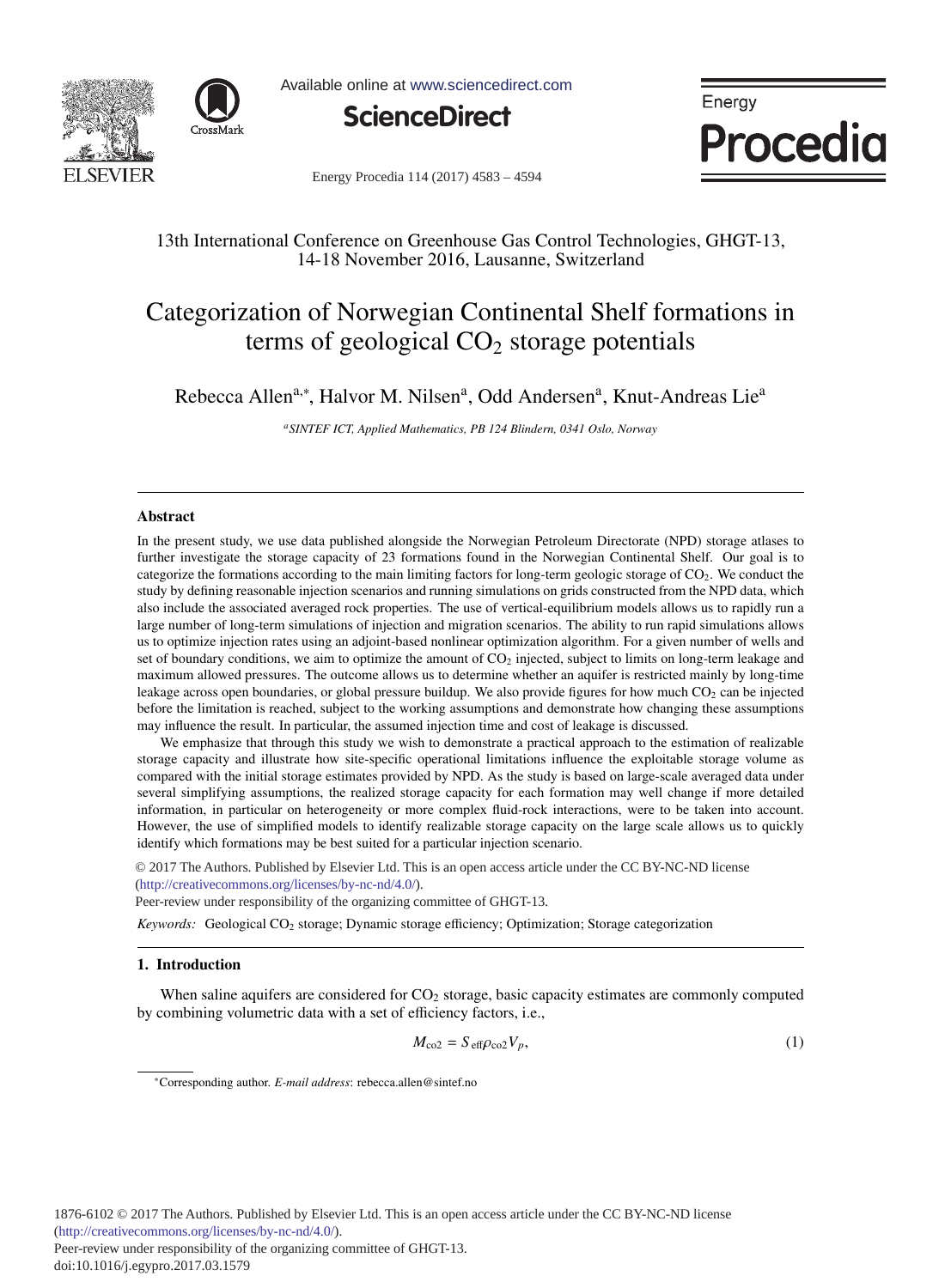where  $M_{\text{co2}}$  is the storage capacity (in terms of mass), S<sub>eff</sub> is the so-called storage efficiency factor,  $\rho_{\text{co2}}$  is the density of  $CO_2$  at reservoir conditions, and  $V_p$  is the formation's pore volume that is deemed suitable for storage [1]. The storage efficiency factors can be obtained by combining geological and laboratory measurements, past experience, and statistical techniques based on simplifying assumptions on the injection process. Consequently, efficiency factors can be provided in tabular form and be broadly applied across a wide range of candidate formations. The range of  $S_{\text{eff}}$  reported in literature is 1.5–3.6% for open systems, and 0.3–1.2% for closed systems [2] (open and closed refers to whether the formation is in communication with neighboring formations, i.e., whether fluid is able to pass in or out of the formation).

Storage estimates computed by (1) are useful in the production of inventories on a regional or national level.  $CO<sub>2</sub>$  storage atlases and studies have estimated the capacity of formations located world-wide, e.g., in the USA [1], Canada [3], Australia [4], South Africa [5], Ireland [6], the UK [7, 8], and Nordic regions [9–11]. In particular, the Norwegian Petroleum Directorate (NPD) issued a storage atlas of the Norwegian North Sea in 2011, later followed by similar atlases for the Norwegian Sea and the Barents Sea; see [9]. In these publications, NPD presents a large number of subsea geological formations considered as potential candidates for CO2 storage operations, provides information on geology, and basic estimates on pore volume, storage efficiency and maturity. On the other hand, it should be noted that the basic approach of combining volumetric data and efficiency factors does not capture temporal aspects or other practical legal or economical constraints that are important when defining actual exploitation strategies. Concerns about local or global pressure buildup, as well as leakage risk associated with short-term advection or long-term migration, need to be properly taken into account when planning how much of the available storage volume can be exploited in a practical use case.

In this work, we use the formation datasets released as part of NPD's  $CO<sub>2</sub>$  storage atlas, to demonstrate a workflow of obtaining dynamic storage capacity estimates of the formations and their corresponding storage efficiency factors. Figure 1 shows the 23 formations that are investigated in this work. Table 1 presents volumetric storage capacities published in [9] and [10], including the assumed storage efficiency factors. The storage capacity estimates reported by [9] and [10] differ greatly for the same formation due to the portion of the formation (i.e., pore volume) under consideration. For example, in [9], only a portion of the Utsira–Skade formation was considered suitable for storage, thus the pore volume used in the calculation was much less than the pore volume used by [10]. In addition to basic (i.e, volumetric) capacity estimates, dynamic estimates have been reported in literature for several of the formations located along the Norwegian Continental Shelf; e.g., [12–17]. Similar to volumetric capacity estimates, dynamic estimates of the same formation can vary significantly depending on the portion of the formation under consideration. For example [12] considered the entire 25 000 km<sup>2</sup> Utsira formation, while [13, 14] considered an area of 1 600 km<sup>2</sup> in the southern part of Utsira–Skade, and vastly different dynamic capacities were reported. For the purposes of our work, we perform simulations using the entire pore volume of the formation datasets, since practical storage amounts will be determined by our optimization framework.

# 2. Methods

#### *2.1. Well placement strategy*

Well placement can be carried out automatically using an algorithm. Our *greedy* algorithm, previously explained in [18] and [19], considers the trapping structure of the formation's top surface (precomputed using a spill-point analysis) and places wells according to the best available, reachable structural-trapping capacity. The ideal location of a well is at the deepest elevation in a given catchment region that lies a certain distance from the catchment or formation boundary. The algorithm continues to place wells until either the next well's injection mass is less than 1% of the total structural capacity, or it is not possible to place any more wells while satisfying the "boundary-buffer" constraints. The buffer distances are predefined by the user for each formation, which requires good judgment and may even require a trial and error approach until the ideal buffer distance is found. Figure 2 illustrates the location of the placed wells in each formation, and shows the initial mass to inject per well, determined from the up-slope trapping capacity. (The rate is thus the mass divided by the length of the injection time). Various buffer distances were used to place wells in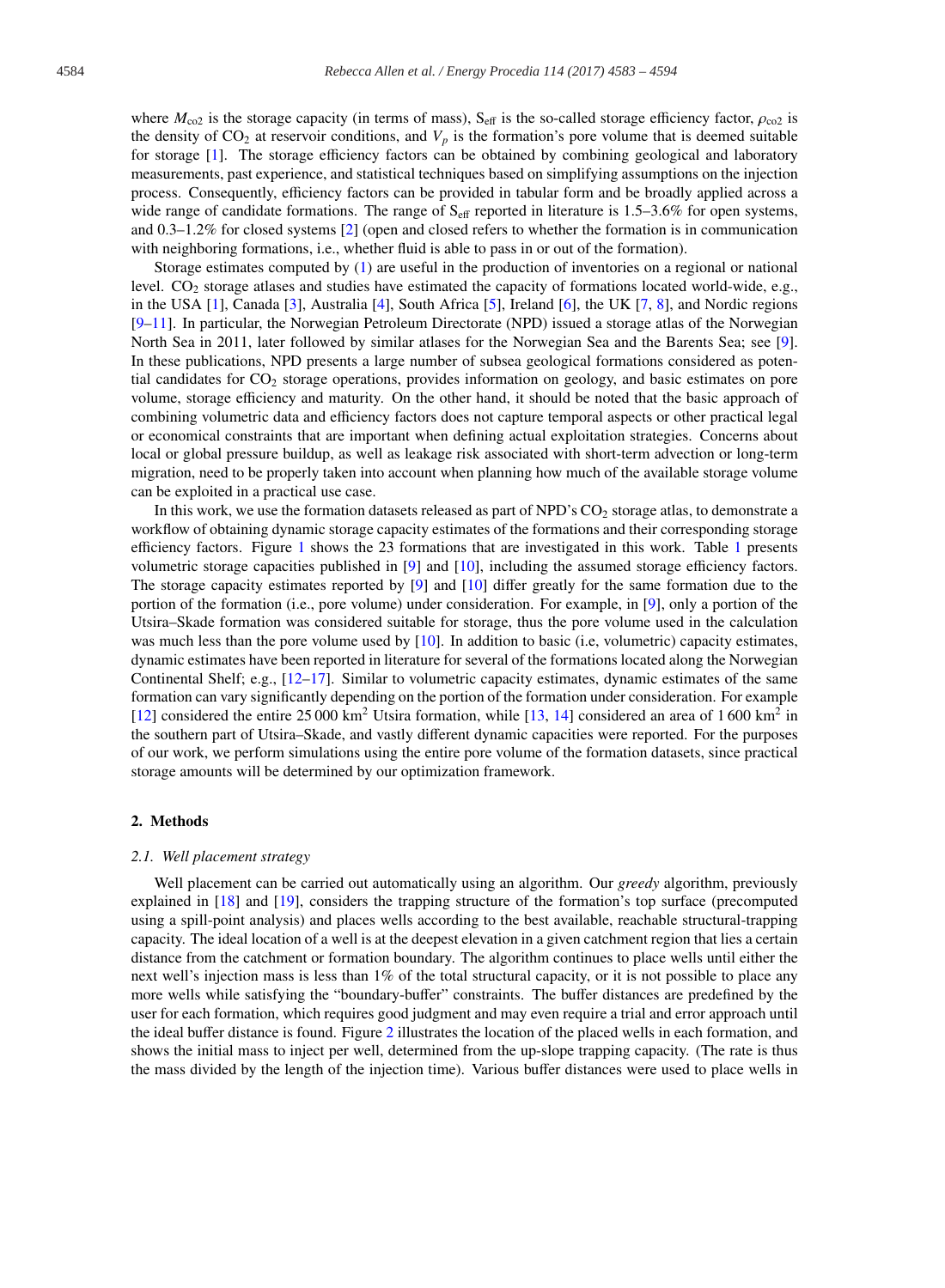

Fig. 1: Approximate location of the formations along the Norwegian Continental Shelf that are provided as publicly-available datasets by the Norwegian Petroleum Directorate. Note: sealing formations (e.g., Not and Ror), which are deemed to have low CO<sub>2</sub> storage potentials, are not investigated in this study.

Table 1: Volumetric capacities (in Gt) reported for NCS formations from [10] and the NPD [9]. Pore volume  $(V_p)$  is in km<sup>3</sup>, CO<sub>2</sub> density  $(\rho_{\text{c02}})$  is in kg/m<sup>3</sup>, and storage efficiency (S<sub>eff</sub>) is a percentage. Note: the Sognefjord group\* includes Sognefjord, Fensfjord, and Krossfjord formations, and the capacity cited from [9] for Hugin refers to Hugin East.

|                    | from Bøe $[10]$  |                  |                  |                         | from NPD $[9]$ |                  |                  |          |
|--------------------|------------------|------------------|------------------|-------------------------|----------------|------------------|------------------|----------|
| Formation          | $V_p$            | $\rho_{\rm co2}$ | $S_{\text{eff}}$ | Capacity                | $V_p$          | $\rho_{\rm co2}$ | $S_{\text{eff}}$ | Capacity |
| Stø-Tubåen         | $1164 + 748$     | 700              | 2                | $16.296 + 13.972$       | 120            | 700              | 3                | 2.5      |
| <b>B</b> jarmeland |                  |                  |                  |                         | 245            | 650              | 3                | 4.8      |
| Garn-Ile           | $540 + 448$      | 700              | 2                | $7.560 + 6.272$         | 300            | 700              | 0.2              | 0.4      |
| Tilje-Åre          | $360 + 720$      | 700              | 2                | $5.04 + 10.08$          | 600            | 700              |                  | 4.0      |
| <b>Brent</b>       | 630              | 742              | 2                | 9.349                   |                |                  |                  |          |
| Bryne-Sandnes      | $210 + 140$      | 700              | 2                | $2.940 + 1.960$         | 440            | 690              | 4.5              | 13.60    |
| Sleipner           | 48               | 700              | 2                | 0.672                   |                |                  |                  |          |
| Sognefjord Group*  | $180 + 180 + 90$ | 700              | 2                | $2.520 + 2.520 + 1.260$ | 110            | 690              | 5.5              | 4.09     |
| Hugin              | 192              | 700              | $\overline{c}$   | 2.688                   | $\overline{c}$ | 700              | 5.5              | 0.09     |
| Ula                | 32               | 700              | 2                | 448                     |                |                  |                  |          |
| Gassum             | 316              | 700              | 2                | 4.424                   | 76             | 680              | 5.5              | 2.9      |
| Johansen-Cook      | $80 + 105$       | 700, 749         | 2                | $1.120 + 1.572$         | 91             | 650              | 3                | 1.78     |
| Utsira-Skade       | $918 + 349$      | 769, 719         | 6                | $42.35 + 15.055$        | 530            | 750              | 4                | 15.77    |
| Statfjord          | 550              | 761              | 2                | 8.371                   | 120            | 660              | 4.5              | 3.59     |

each formation, but are not reported here for brevity. Some of the initial masses were reduced to ensure that the initial guess produces a non-negative objective value given a 30-year or 100-year injection period; this is to ensure that the initial guess is not too far from the global maximum of the objective function (i.e., to reduce the number of simulations required to reach convergence).

# *2.2. Optimization of injection strategy*

Once a set of wells are placed, their injection rates are optimized in order to maximize the amount of securely stored CO<sub>2</sub> while minimizing excess boundary leakage or pressure buildup. As such, our objective function is

$$
J = M_I - C_L M_L - C_P \sum_{i} (\max(0, p_i - p_{i, \text{lim}}))^2,
$$
 (2)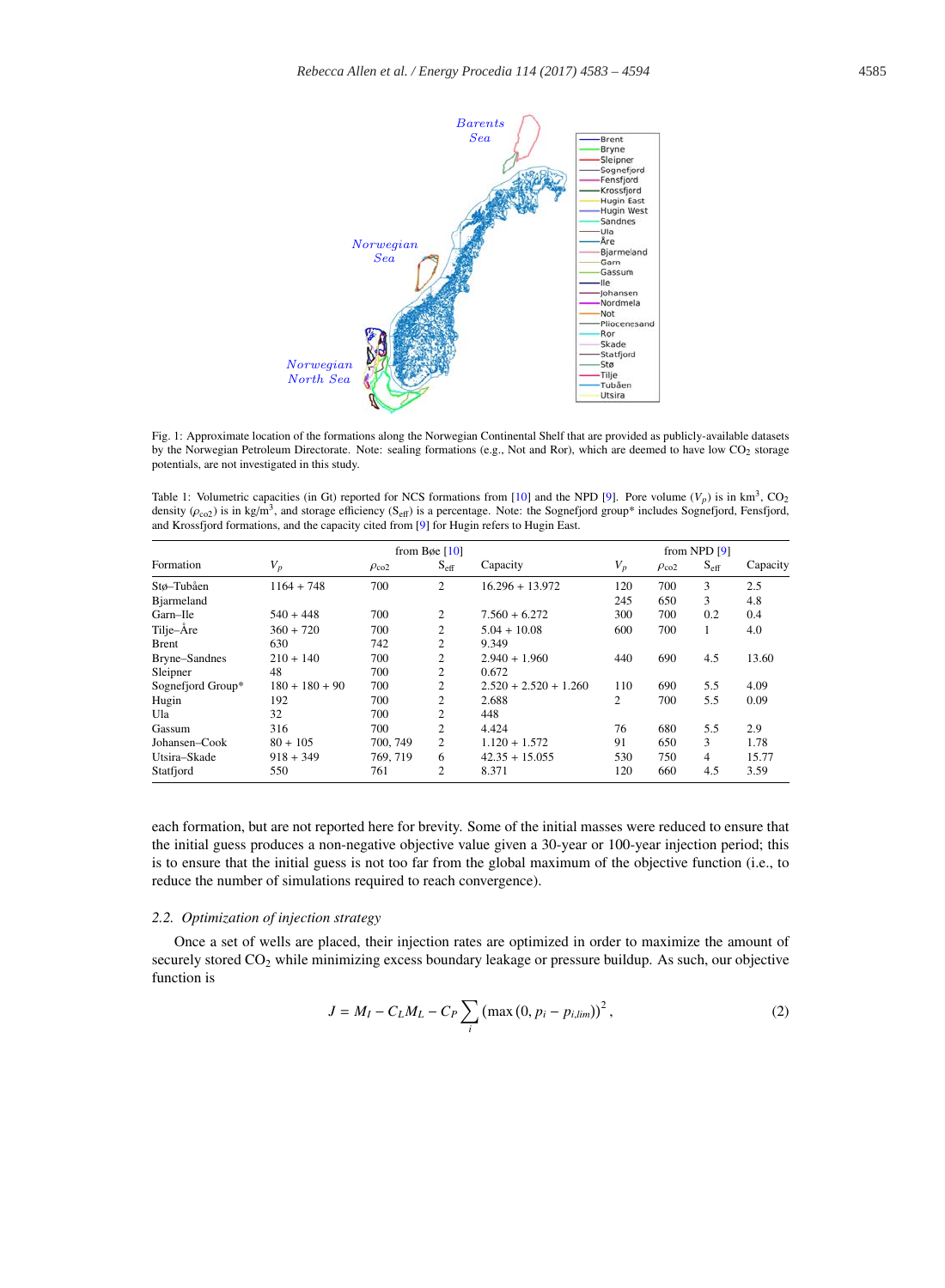

Fig. 2: Well placement and initial injection masses. Scale is indicated (in km) for each formation. Contour lines are drawn at 150 meter intervals. Wells are indicated by red dots. Color palate used for trapping structure: catchment regions are distinguished using random colors, structural traps are shown using a darker shade of its catchment region's color, and connections between traps (i.e., spill-paths) are indicated by blue lines.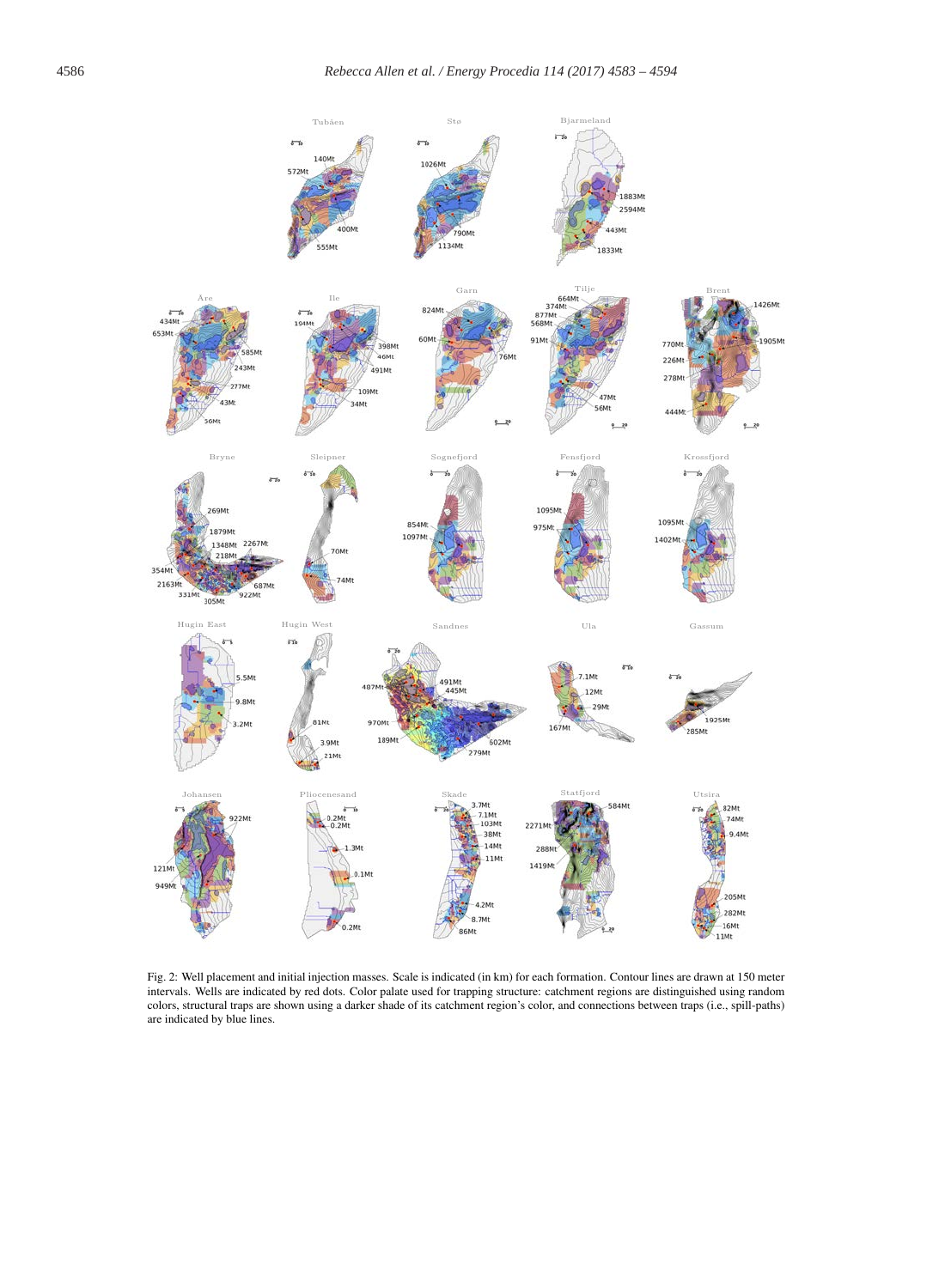where  $M_l$  is the amount injected,  $M_l$  is the amount that has leaked by the end of the simulated migration period or that is forecast to leak by time infinity,  $p_i$  is the cell pressure, and  $p_i_{i,m}$  is the cell's predefined pressure limit. The constants  $C_L$  and  $C_P$  act to penalize  $CO_2$  leakage and excess pressure buildup, respectively;  $C_L$  is set according to the amount of leakage that might be deemed acceptable, whereas  $C_P$  is iteratively increased until the optimal solution is one in which the pressure limit is surpassed by a tolerance of 2%. The pressure limit is assumed to be 90% of the overburden pressure, which is computed to be the weight of all fluid or media layers (i.e., sea and saturated sandstone) lying above the saline aquifer's caprock; see [20].

To find the global maximum of (2), we use the Broyden–Fletcher–Goldfarb–Shanno (BFGS) algorithm, using Wolfe conditions [21, 22] with an inexact cubic line-search based on values and derivatives. The state variables (i.e.,  $CO_2$  saturation and pressure) that are required to evaluate (2) are determined via simulation. The derivatives (with respect to the state variables) are calculated using the adjoint method; see [23]. Vertical-equilibrium (VE) modeling allows us to run many rapid simulations within a manageable time frame. The underlying assumptions of VE modeling are valid for the flow dynamics of our problem:  $CO<sub>2</sub>$  and the formation fluid segregate into vertical layers once  $CO<sub>2</sub>$  is injected into the formation, due to the density difference between the fluids. Since the lateral migration of  $CO<sub>2</sub>$  compared to its vertical flow is orders of magnitude larger, vertical segregation is assumed to occur instantaneously. As such, the fluid flow equations can be vertically integrated and solved using a 2D grid, which drastically reduces the computational cost of solving a 3D model. Once the 2D equations are solved, the vertical distribution of  $CO<sub>2</sub>$ (in terms of its trapping mechanisms) are solved by analytical expressions.

The optimization method explained above, as well as variants of (2), have been applied and documented in previous work; see e.g.,  $[19, 24-27]$ , however for select formations. Herein, we apply this method to obtain the dynamic storage efficiency of 23 of the formations available in NDP's CO2 Storage Atlas [9].

#### 3. Results

# *3.1. Categorization based on storage e*ffi*ciency limitation*

By applying the optimization method discussed in Sect. 2, the optimized mass to inject  $(M<sub>I</sub>)$  is used to compute the corresponding storage efficiency  $(S_{\text{eff}})$  according to (1). Results are shown in Figure 3. Formations are categorized based on what limited the well rates from injecting more  $CO<sub>2</sub>$ . Most of the (open) formations are limited by leakage. The formations that were limited purely by pressure buildup— Bjarmeland—or by a combination of pressure and leakage—Bryne and Sandnes—contain relatively high structural trapping capacities, which required high injection rates to exploit the potential storage capacity. In these formations, pressure typically approaches its limit at locations surrounding an injection well (i.e., Bjarmeland) or within a nearby trap that has a low overburden pressure and is thus quite restrictive (i.e., Bryne); see Figure 4. The Brent formation also contains a relatively high structural trapping capacity. However, the location of the injection wells are within the deepest regions of the formation, where the overburden pressure and thus the pressure limit is not as restrictive on the bottom-hole pressure, and thus the limiting factor was leakage only.

Recall that the range of  $S_{\text{eff}}$  values reported in literature is 1.5–3.6% for open systems, and 0.3–1.2% for closed systems [2]. More specifically, the NPD have assumed that the storage efficiency of closed and partially open aquifer systems are 1% and 4–5%, respectively (excluding pressure management techniques such as brine extraction) [14]. Despite the fact that we have treated all of the formations as open systems, our dynamically-obtained storage efficiency factors reveal a similar range of values from those given by NPD [9]: S<sub>eff</sub> factors in Table 1 range from 0.2 to 5.5%, whereas our estimates in Figure 3 range from 0.18 to 5.28% for a 30-year injection period, and 0.16 to 6.31% for a 100-year injection period (excluding Pliocenesand because its storage capacity is practically negligible). When values are compared for specific formations, discrepancies are evident. However, these discrepancies are not surprising since we have obtained our efficiency factors dynamically, i.e., via simulations of  $CO<sub>2</sub>$  transport within the formation, assuming reasonable injection scenarios, and a set of working conditions which allowed for a certain amount of leakage to occur. In this regard, dynamic estimates capture temporal aspects and other important constraints (leakage, pressure buildup) that dictate the practical amount of storage volume to be exploited. Also,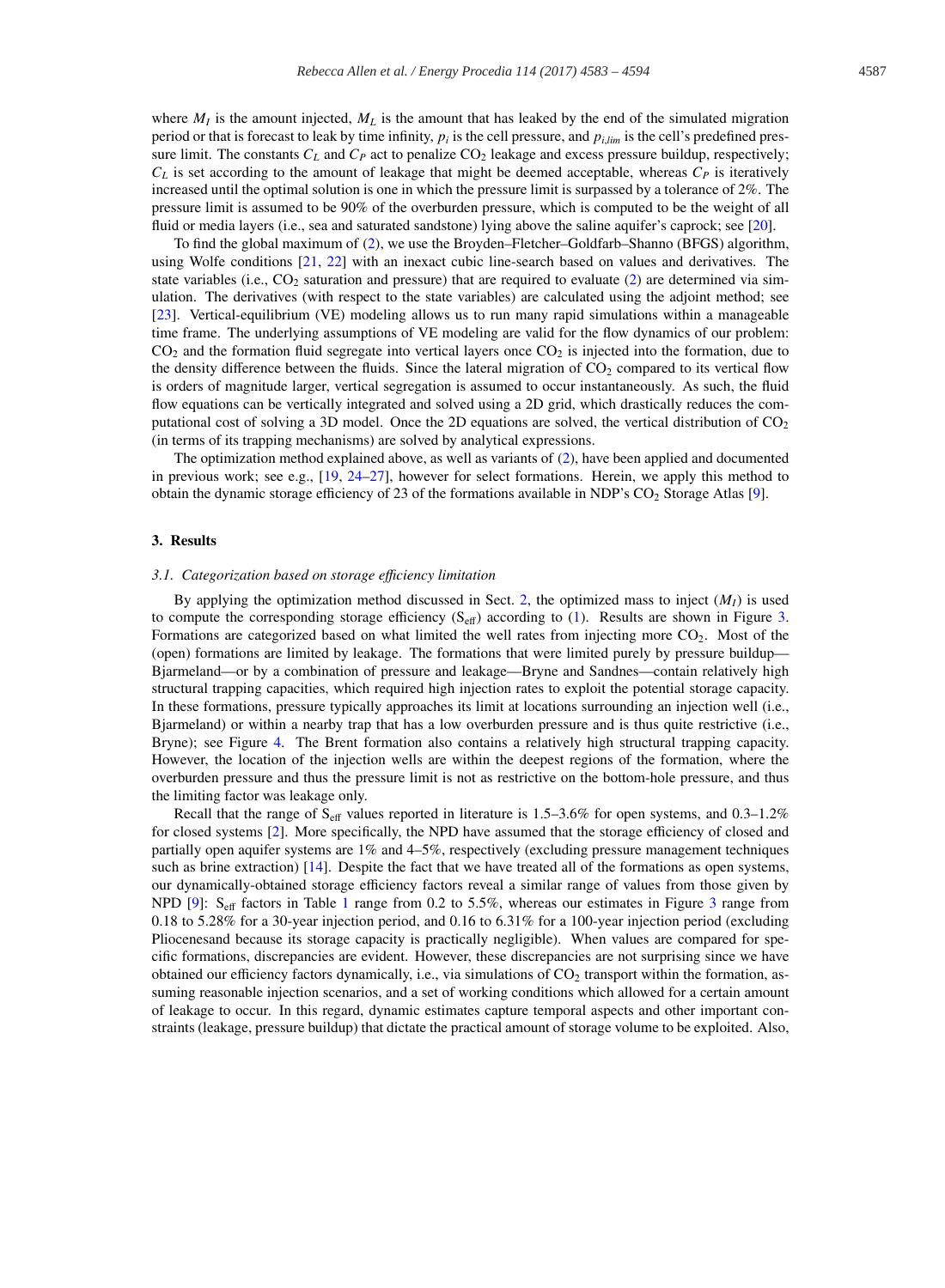

Fig. 3: Categorization of open system formations in terms of what limited their storage efficiency ( $S_{\text{eff}}$ ), given two different injection time frames. Seff was determined dynamically by optimizing the well injection rates and then by (1). "P" stands for pressure-limited, "L" stands for leakage-limited, and "M" stands for mixed (i.e., limitation due to a combination of pressure and leakage). Results are not intended for engineering purposes.

discrepancies are likely the result of different formation properties used, e.g., formation pore volumes, grid resolutions, constant versus depth-dependent CO<sub>2</sub> density, etc., and especially the role that faults could have on  $CO<sub>2</sub>$  migration.

#### *3.2. Influence of working assumptions on estimating storage capacity: Injection time frame*

It is important to realize that the optimized dynamic storage capacity for a given set of fixed well positions is dependent on the injection time frame. Indeed, almost all of our storage efficiency estimates changed when we lengthened the injection period from 30 to 100 years; see Figure 3. During and immediately following the injection period, the fluid flow is primarily pressure-driven, and only in the later stages of post-injection does the flow (or migration) of the  $CO<sub>2</sub>$  plume become solely buoyancy-driven. In a leakagelimited injection strategy, the optimal solution may include a combination of leakage occurring at different time scales. Short-term  $CO<sub>2</sub>$  leakage that occurs across the formation boundaries nearby the injection well will likely limit the injection rate, thus resulting in under-utilization of the spill-path's trapping potential. On the other hand, an injection rate that is limited due to long-term migration leakage is an indication that the trapping potential of the spill-path has been largely utilized; but to achieve this, the injection time needs to be a suitable length such that the injected  $CO<sub>2</sub>$  remains contained within the trapping structure until it migrates towards the end of the spill-path.

The fact that the storage efficiency of some formations were reduced when the injection period was lengthened indicates that there is an optimal *time frame of injection* in addition to optimal injection rates. To illustrate this more clearly, optimal solutions were found for a single-well scenario in Sleipner using injection periods of 10, 30, and 100 years; see Figure 5. From the trapping inventory of the 10-year optimal solution, we can see that most of the leakage has happened immediately following the injection period; the injection mass has been limited by *near-well leakage* due to short-term advection. Due to this type of leakage, the full trapping potential of the spill-path has not been exploited. On the other hand, the optimal solution given an injection period of 30 years does not exhibit this near-well leakage. Rather, by the end of the injection period, the  $CO<sub>2</sub>$  plume has migrated farther upslope and is not as concentrated around the injection well compared to the 10-year injection case. The leakage that ultimately limits the amount to inject occurs at the *end of the spill-path* due to long-term migration. In this way, more of the trapping potential of the spill-path is being exploited. It is interesting to note that the final sweep of the  $CO<sub>2</sub>$  plume is quite similar in the 10- and 30-year optimals, and even though the amount of residually trapped  $CO<sub>2</sub>$  is similar, the 30-year optimal is able to exploit more structural trapping. In the 100-year optimal, the amount structurally trapped is similar to the other cases, but the injection mass is limited by the lack of residual trapping that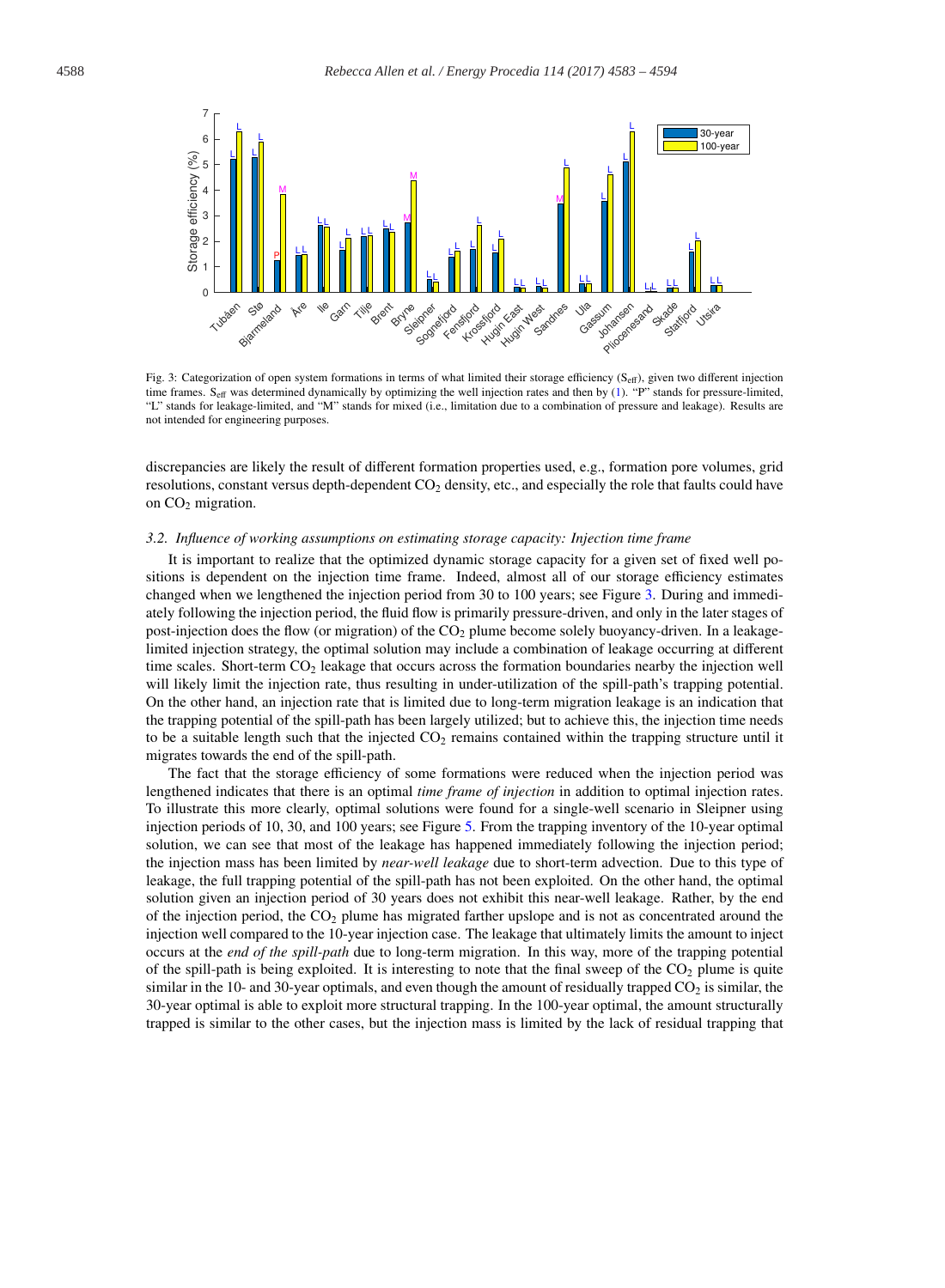

Fig. 4: Examples of three different categories of open-system injection strategies, in terms of what limited the storage efficiency. *Left to right*: overburden pressure (in MPa), fraction of overburden pressure reached, CO2 saturation after 1000 years, and trapping inventory. Optimized examples were obtained using a 30-year injection period and a leakage penalty factor of 5. Fraction of overburden pressure reached is with respect to the entire simulation period, and indicates the locations where pressure reached or approached its pressure limit within a factor of safety. S<sub>eff</sub> is storage efficiency.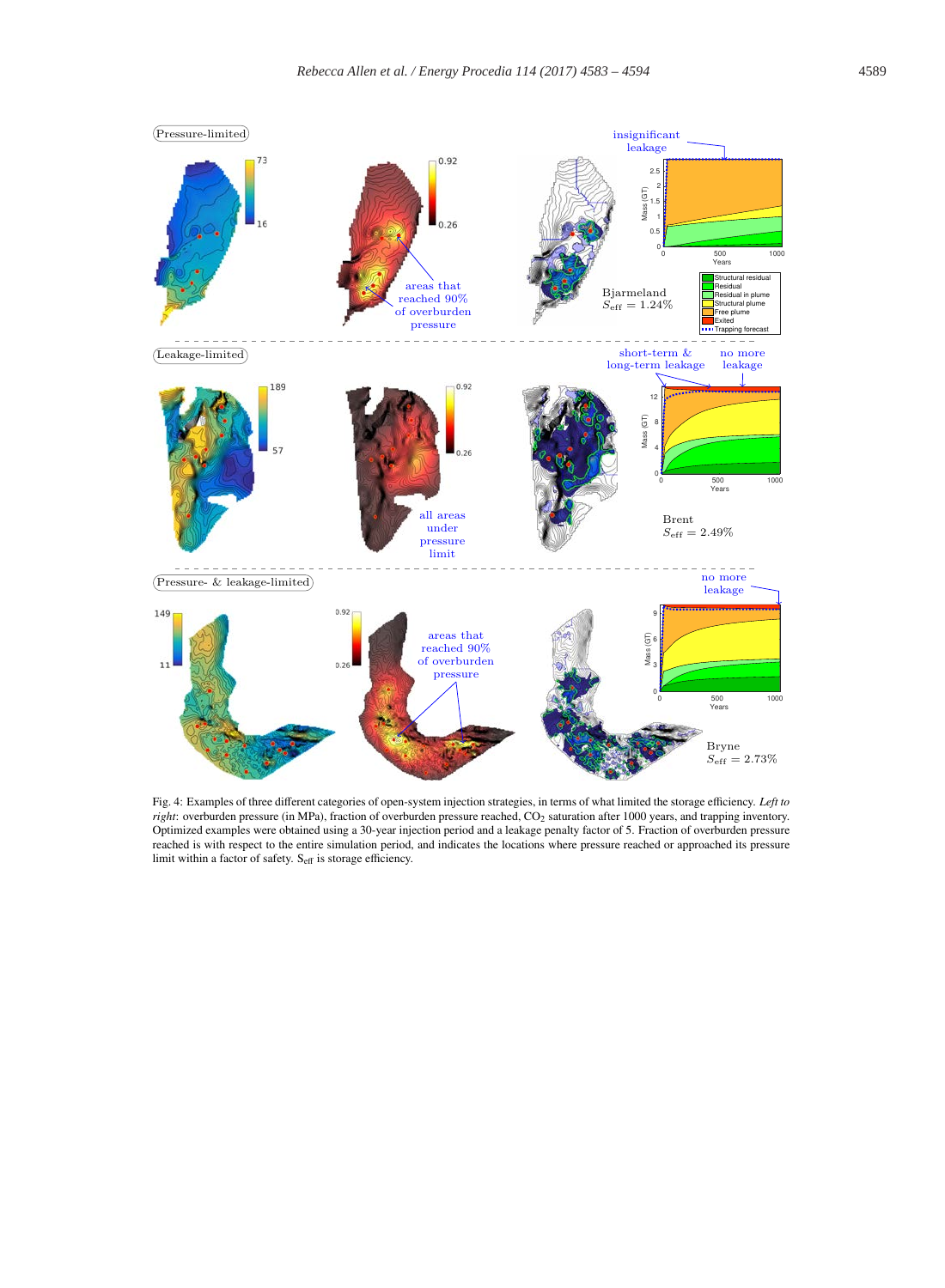takes place during plume migration; in this case, the sweep of the  $CO<sub>2</sub>$  plume is the smallest. While the optimal solution is still able to fill the structural traps, there is a trade-off between how much more  $CO<sub>2</sub>$ could be residually trapped and how much more  $CO<sub>2</sub>$  will leak by increasing the injection mass. A low injection rate over a long injection period lacks significant pressure-driven flow. As such, the injected mass behaves more like a trickle of fluid, spilling upslope along a narrow path towards a peak of the formation, and the result is a smaller  $CO<sub>2</sub>$  plume sweep and much less residual trapping. Increasing the injection rate can only do so much to increase the CO2 plume sweep and the residual trapping before "*end-of-spill-path leakage*" ultimately dictates the optimal solution.

The length of the injection period also influences the manner in which the optimal storage capacity was limited. Taking the Sandnes formation as an example, the storage efficiency of the 30-year optimal was limited by both pressure and leakage, whereas only leakage was the limiting factor in the 100-year optimal. This is evident in Figure 6, where approximately 90% of the overburden pressure was reached *in combination with* a noticeable amount of leakage in the 30-year optimal (top portion in figure), whereas all areas remained under the pressure limit in the 100-year optimal (bottow portion). It is also evident that the sweep of the  $CO<sub>2</sub>$  plume is smaller in the 30-year optimal than in the 100-year: this is likely the reason why more structural and residual trapping occurs in the 100-year optimal. We observed a similar transition from a pressure- to a purely leakage-limited case in the Brent formation, when going from a 10-year to a 30-year injection period (not illustrated for brevity).

#### *3.3. Influence of working assumptions on estimating storage capacity: Degree of leakage penalty*

Recall that in our optimization approach, we aim to maximize the amount of securely stored  $CO<sub>2</sub>$  while minimizing the amount of  $CO_2$  that leaks from the formation. In this way, we assign a penalty factor for  $CO_2$ leakage; for example,  $C = 5$  implies that leakage will be limited to less than 20% of the amount injected,  $C = 30$  implies leakage will be limited to less than 3.3%, etc. Our assessment of the penalty factor's impact on storage efficiency is shown in Figure 7 for four selected formations: Bjarmeland, Bryne, Sandnes, and Gassum. In the case of Bjarmeland, the leakage penalty factors tested here have no significant impact on the optimal storage efficiency and there is essentially no leakage under any penalty factor, even when leakage is not severely penalized (i.e., when  $C_L = 3$ ). Since the pressure buildup reached the predefined limit, it is evident that the optimal injection strategies are purely pressure-limited. On the other hand, the optimal injection strategies in both Bryne and Sandnes produce an appreciable amount of leakage in addition to reaching the pressure limit. So, while these formations are limited by a mixture of leakage and pressure buildup, the leakage penalty factor is effective in controlling the amount of leakage permitted to occur while maximizing storage efficiency. Gassum is unlike the other three formations in that it is leakage-limited under all penalty factors applied here. However, the pressure buildup almost surpasses the allowable amount when a significant amount of leakage is allowed to occur (i.e.,  $C_L = 2$ ). If leakage was not penalized at all (i.e.,  $C_L = 1$ ), it is likely that the optimal injection strategy would become limited by pressure buildup.

#### 4. Conclusions

Our motivation was to categorize the optimized injection strategies of many different saline aquifer formations, in terms of what limited the injection of more  $CO<sub>2</sub>$ . Given the injection periods and leakage penalty factors, as well as the particular method of well placement used in this work, we found most of the injection strategies analyzed were limited by leakage. A few were limited by pressure buildup, when the pressure reached a predefined limit (i.e., the overburden pressure multiplied by a safety factor of 0.9). By comparing the storage efficiencies given a 30-year and a 100-year injection period, it was evident that an optimal injection period length exists for each formation. We also demonstrated the impact that different leakage penalty factors have on the storage efficiencies, and showed that a purely pressure-limited formation is one in which the leakage penalty factor has no appreciable influence.

While we have presented storage efficiency factors that lie within the typically applied range for closed and open aquifer systems, we wish to emphasize that our estimates are not intended to be used for engineering purposes. Rather our intention is to demonstrate a workflow of how one can use spill-point analysis and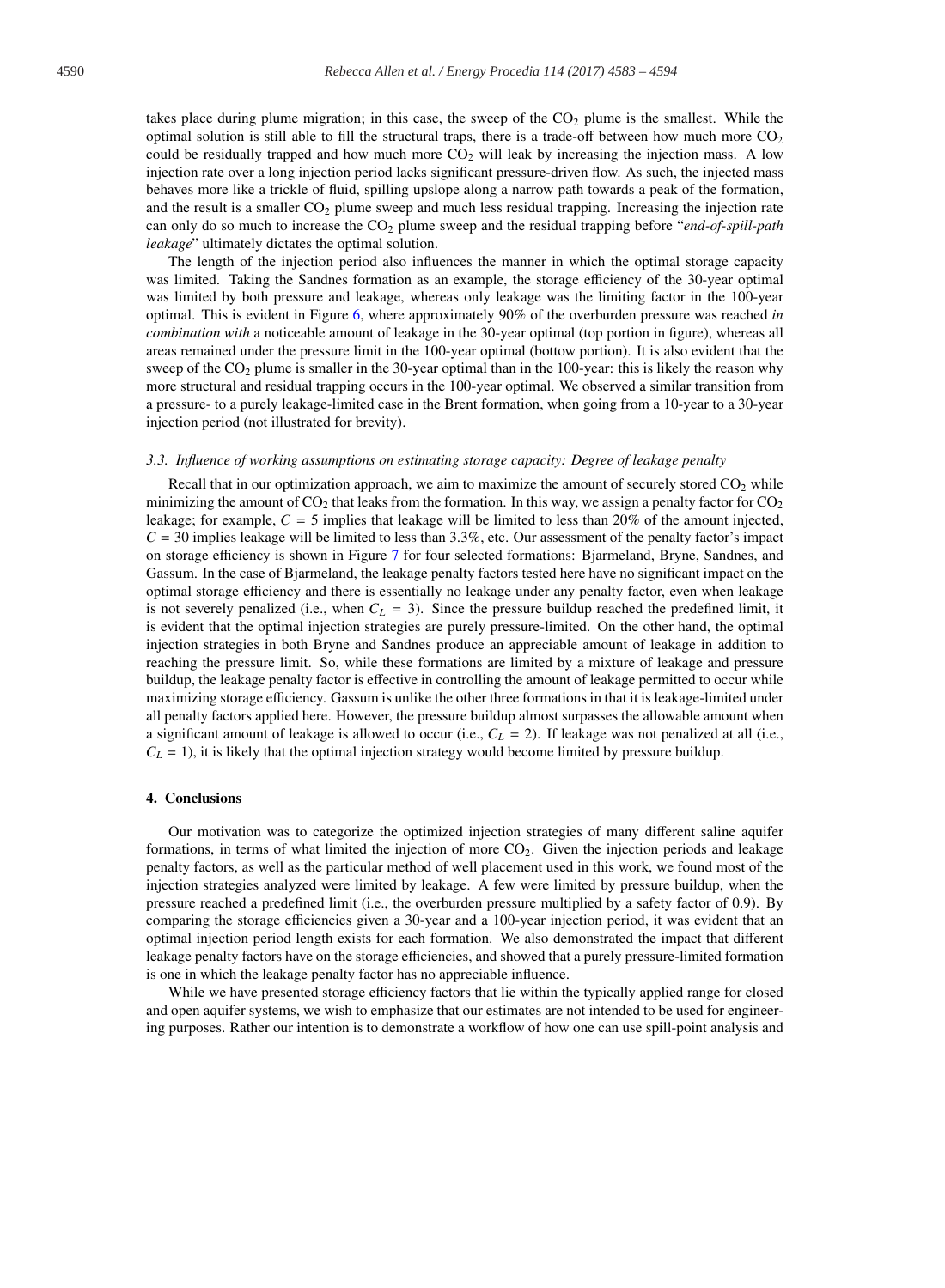

Fig. 5: Optimal solution given a 10-year, 30-year, and 100-year injection period, for a single-well scenario in Sleipner. *Left to right*: CO2 saturations at end of injection period and after 1000 years of post-injection, and trapping inventories. Well location is indicated by red dot, and is identical in all three cases. Colorbars refer to tonnes of CO<sub>2</sub> per lateral square meter.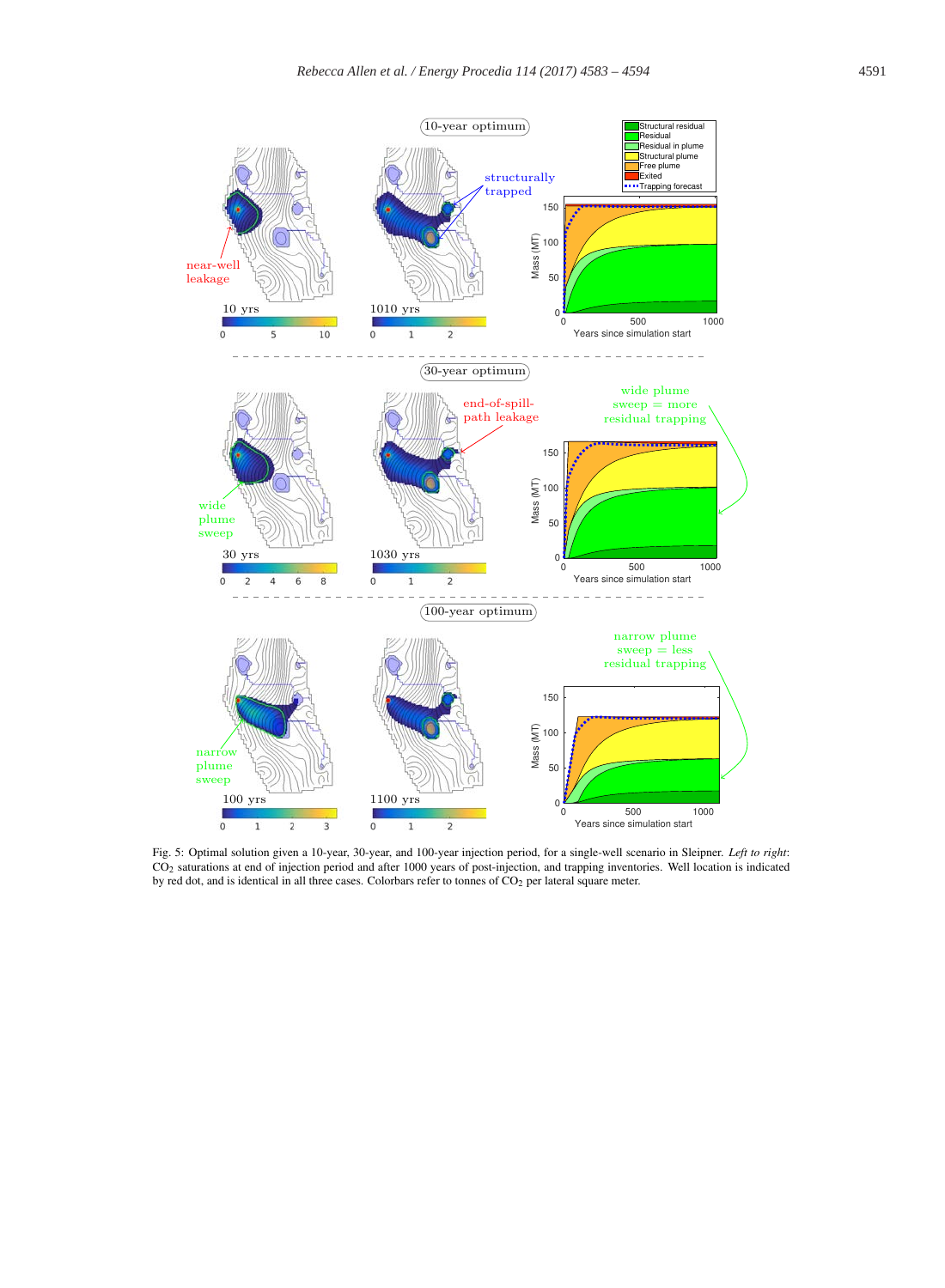

Fig. 6: Comparison of the optimal solutions given a 30-year (top portion) and 100-year (bottom portion) injection period in Sandnes. *Top left to top right*: CO2 saturations at end of injection and end of simulated period, and trapping inventory. *Middle*: fraction of overburden pressure reached. Saturation colorbars refer to tonnes of CO<sub>2</sub> per lateral meter squared. Predefined pressure limit is 0.9 times overburden pressure.



Fig. 7: Impact of leakage penalty factor on the optimized storage efficiency (left) and amount of leakage (right) of select formations.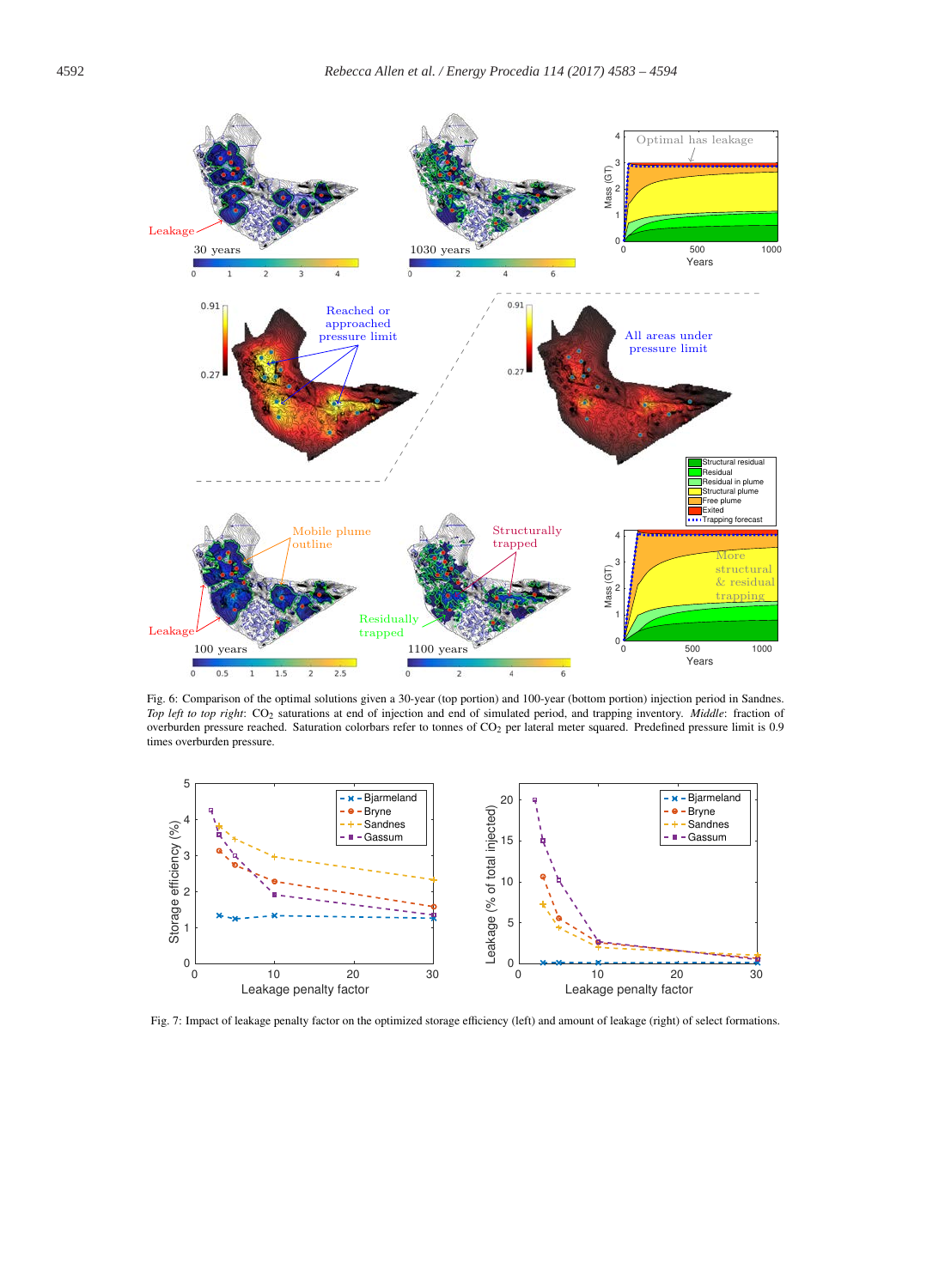simplified flow models to get dynamic storage estimates of various geological formations, and to categorize formations based on their storage limitations. Indeed, our categorization results also include their own limitations, given the fact that the formation datasets assumed homogeneous rock properties, neglected finescale details, and lacked fault information; we realize that including these important aquifer characteristics will impact the flow dynamics and presumably produce different storage efficiency factors. For example, should heterogeneous rock properties be included, fluid migration through low permeable zones will become retarded. The effect of this retardation will constrain the sweep and/or migration of the  $CO<sub>2</sub>$  plume, thus reducing the amount of  $CO<sub>2</sub>$  that reaches the formation boundaries. As such, we can expect to find that more of the storage efficiencies will be limited due to injectivity issues or pressure buildup rather than due to leakage. Also, our assumption of open boundaries with hydrostatic pressure likely had an influence on the degree of simulated leakage. In reality, a certain amount of resistance to flow across the open boundaries exists, however the precise nature of this fluid exchange remains uncertain without knowledge of the geology beyond the formation boundary. Despite all of the above mentioned limitations, our proposed method of categorization is still applicable should we include more petrophysics and geological detail. Investigating the impact of boundary conditions, as well as properly accounting for the formations which are considered to be closed aquifer systems, is left for future work.

# Acknowledgements

This work was funded in part by the Research Council of Norway through grant no. 243729 (Simulation and optimization of large-scale, aquifer-wide  $CO<sub>2</sub>$  injection in the North Sea).

# References

- [1] U.S. Department of Energy, Office of Fossil Energy, Carbon Storage Atlas, 5th Edition, netl.doe.gov/File Library/Research/Coal/carbon-storage/atlasv/ATLAS-V-2015.pdf (2015).
- [2] S. Bachu, Review of CO2 storage efficiency in deep saline aquifers, Int. J. Greenh. Gas Con. 40 (2015) 1–15. doi:10.1016/ j.ijggc.2015.01.007.
- [3] S. Bachu, A. Melnik, R. Bistran, Approach to evaluating the CO2 storage capacity in Devonian deep saline aquifers for emissions from oil sands operations in the Athabasca area, Canada, Energy Procedia 63 (2014) 5093–5102. doi:10.1016/j.egypro. 2014.11.539.
- [4] B. E. Bradshaw, L. K. Spencer, A.-L. Lahtinen, K. Khider, D. J. Ryan, J. B. Colwell, A. Chirinos, J. Bradshaw, J. J. Draper, J. Hodgkinson, M. McKillop, An assessment of Queensland's CO2 geological storage prospectivity–The Queensland CO2 geological storage atlas, Energy Procedia 4 (2011) 4583–4590. doi:10.1016/j.egypro.2011.02.417.
- [5] M. Cloete, Atlas on geological storage of carbon dioxide in South Africa, Tech. rep., Council for Geoscience, Johannesburg, South Africa, sacccs.org.za/wp-content/uploads/2010/11/Atlas.pdf (2010).
- [6] D. Lewis, M. Bentham, T. Cleary, R. Vernon, N. O'Neill, K. Kirk, A. Chadwick, D. Hilditch, K. Michael, G. Allinson, P. Neal, M. Ho, Assessment of the potential for geological storage of carbon dioxide for the island of Ireland, Tech. rep., Sustainable Energy Ireland, Environmental Protection Agency, Geological Survey of Northern Ireland, and Geological Survey of Ireland, seai.ie/News-Events/Press-Releases/Storage-of-CO2-Report-Sept-08.pdf (2008).
- [7] F. E. Watson, S. A. Mathias, S. E. Daniels, R. R. Jones, R. J. Davies, B. J. Hedley, J. van Hunen, Dynamic modeling of a UK North Sea saline formation for CO2 sequestration, Petrol. Geosci. 20 (2) (2014) 169–185. doi:10.1144/petgeo2012-072.
- [8] M. Bentham, T. Mallows, J. Lowndes, A. Green, CO2 STORage Evaluation Database (CO2 Stored): The UK's online storage atlas, Energy Procedia 63 (2014) 5103–5113. doi:10.1016/j.egypro.2014.11.540.
- [9] E. K. Halland, J. Mujezinović, F. Riis (Eds.), CO<sub>2</sub> Storage Atlas: Norwegian Continental Shelf, Norwegian Petroleum Directorate, 2014, npd.no/en/Publications/Reports/Compiled-CO2-atlas.
- [10] R. Bøe, C. Magnus, P. T. Osmundsen, B. I. Rindstad, CO2 point sources and subsurface storage capacities for CO2 in aquifers in Norway, Tech. rep., Geological Survey of Norway, Trondheim, ngu.no/FileArchive/101/2002 010 skjerm.pdf (2002).
- [11] Geological Survey of Denmark and Greenland, Nordic CO2 storage atlas, data.geus.dk/nordiccs/.
- [12] E. Lindeberg, J. F. Vuillaume, A. Ghaderi, Determination of the CO2 storage capacity of the Utsira formation, Energy Procedia 1 (1) (2009) 2777–2784. doi:10.1016/j.egypro.2009.02.049.
- [13] V. T. H. Pham, F. Riis, I. T. Gjeldvik, E. K. Halland, I. M. Tappel, P. Aagaard, Assessment of CO2 injection into the south Utsira-Skade aquifer, the North Sea, Norway, Energy 55 (2013) 529–540. doi:10.1016/j.energy.2013.03.026.
- [14] F. Riis, E. Halland, CO2 Storage Atlas of the Norwegian Continental Shelf: Methods Used to Evaluate Capacity and Maturity of the CO2 Storage Potential., Energy Procedia 63 (2014) 5258–5265. doi:10.1016/j.egypro.2014.11.557.
- [15] A. E. Lothe, B. Emmel, A. Grøver, P. E. Bergmo, CO2 storage modelling and capacity estimation for the Trøndelag platform, offshore Norway - using a basin modelling approach, Energy Procedia 63 (2014) 3648–3657. doi:10.1016/j.egypro. 2014.11.394.